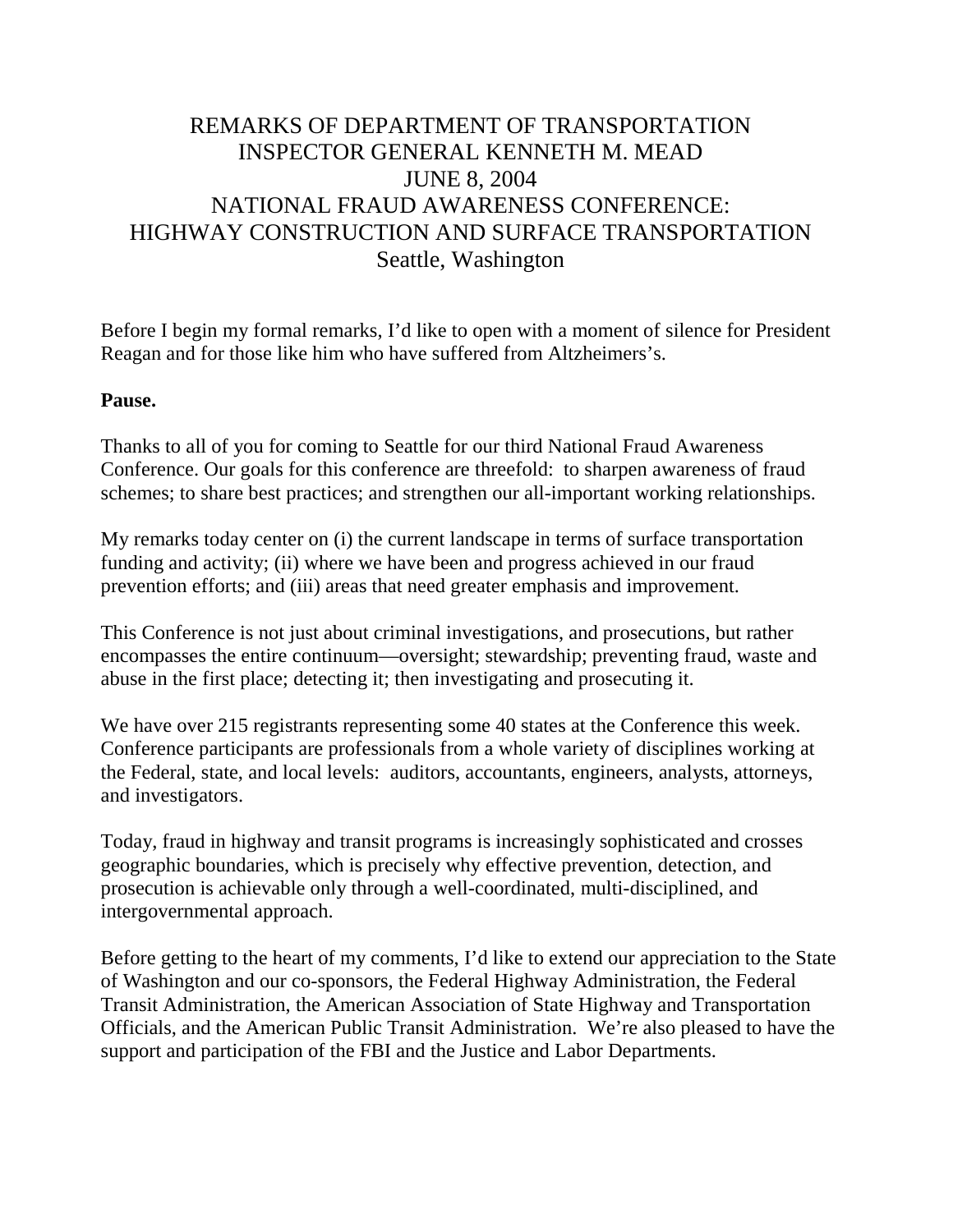Our Conference agenda includes a host of important topics and case studies presented by an impressive list of speakers. We thank them, appreciate your attendance, and look forward to participating with you in discussions this week.

## **The Current Landscape - Transportation Funding and Activity**:

Let me now briefly discuss the current landscape in terms of surface transportation funding and activity.

The TEA-21 reauthorization process has made clear that there is an overwhelming demand for transportation dollars, and an equally substantial concern that revenues to the Highway Trust Fund and funding levels will fall too short of what's required to meet those demands.

Let me give you a frame of reference. The Administration's bill, called SAFETEA, proposes a six-year funding level of \$256 billion—that's \$45 billion, or 21% increase, over TEA-21's record funding levels.

But the House originally proposed a \$375 billion funding level and has since revised its proposal to \$275 billion as a result of drawing a Presidential veto threat. The Senate is proposing, for its part, a \$318 billion funding level. Hopefully, the Conference will take place soon. Stay tuned.

On the Trust Fund revenue side, Congress has recognized that Motor Fuel Tax Evasion represents a significant drain on Highway Trust Fund revenues. Some estimates put it at as much as \$1 billion a year, and is proposing reforms and funding to combat motor fuel tax evasion, which we will discuss this week.

Add to this backdrop and landscape the following:

In 2000, the Department's Mega Projects Task Force identified just 16 FHWA and FTA projects in the mega projects category, i.e., those with estimated costs greater than \$1 billion or high Congressional significance.

Today, there are currently 41 active mega-projects (15 highway and 26 transit), with a combined total cost estimate of \$56 billion.

There are another 34 proposed projects with a combined cost estimate of \$57 billion.

This week, you will probably hear the following statistic several times—1 percent. I'd like you to carry this statistic and this message back to your states, localities, and division offices.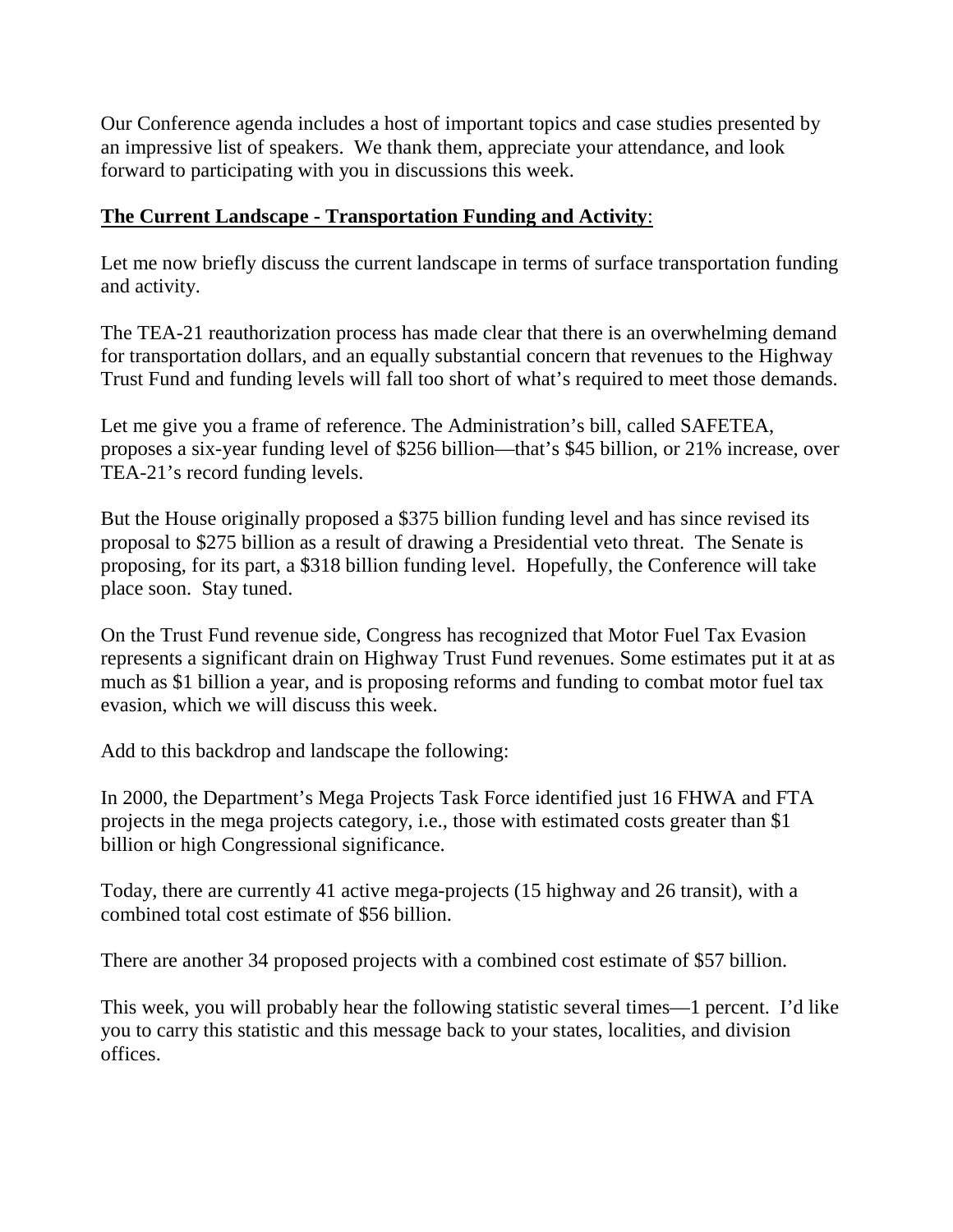Whether funds are lost to cost overruns, schedule delays, or fraud, the result is the same: Fewer resources available for important transportation projects. If the efficiency with which the \$700 billion invested by the Federal Government and states over the last six years in highway projects had been improved by only 1%, an additional \$7 billion would have been made available. That's enough to fund 8 of the 15 active major highway projects. That's just with the yield of 1%.

That is the challenge. Now let me address where we have been, the progress achieved, and areas needing greater emphasis and improvement.

#### **Where We've Been & Progress Achieved:**

#### **1. We collectively have a stronger and more effective national focus on a broad continuum of oversight, stewardship, fraud prevention and detection.**

Prior to our initial Conference in 2000 in Atlanta, there really wasn't a national focus—by all of us stakeholders—on oversight and prevention of fraud in the highway and transit program. I think all of us were going our separate ways. What we have today is a better national focus, and significantly closer collaboration at all levels as a result.

Moreover, through our collective efforts, I think we have been able to prevent the highway and transit program from getting labeled as a scandal-ridden program. We saw such a label the last time the program had such an infusion of money when the interstate system was under construction in the 1950s and 1960s. Today, I hope that we have been able to get ahead of the curve and establish a range of strategies for confronting fraud before it reaches scandal proportions. But I am not sure of this yet.

I know the FHWA, FTA, and states have made progress towards enhancing oversight, though a great deal more needs to be done. FTA is further along than FHWA.

FHWA, though, is in the early phase of watching projects more closely for signs of trouble. This is being done through emphasis on cost estimates, finance plans, project management plans, and risk assessments.

The ship is turning to embrace a commitment to oversight and stewardship, as opposed a more "cash and carry" mode of operation. I believe you will see a gradually greater willingness at the federal level to impose administrative sanctions and withholding of funds, as distinguished from relying almost exclusively on criminal prosecution.

We have seen some noteworthy progress by the states. You'll be hearing some success stories and best practice accounts this week, but here are a few brief examples: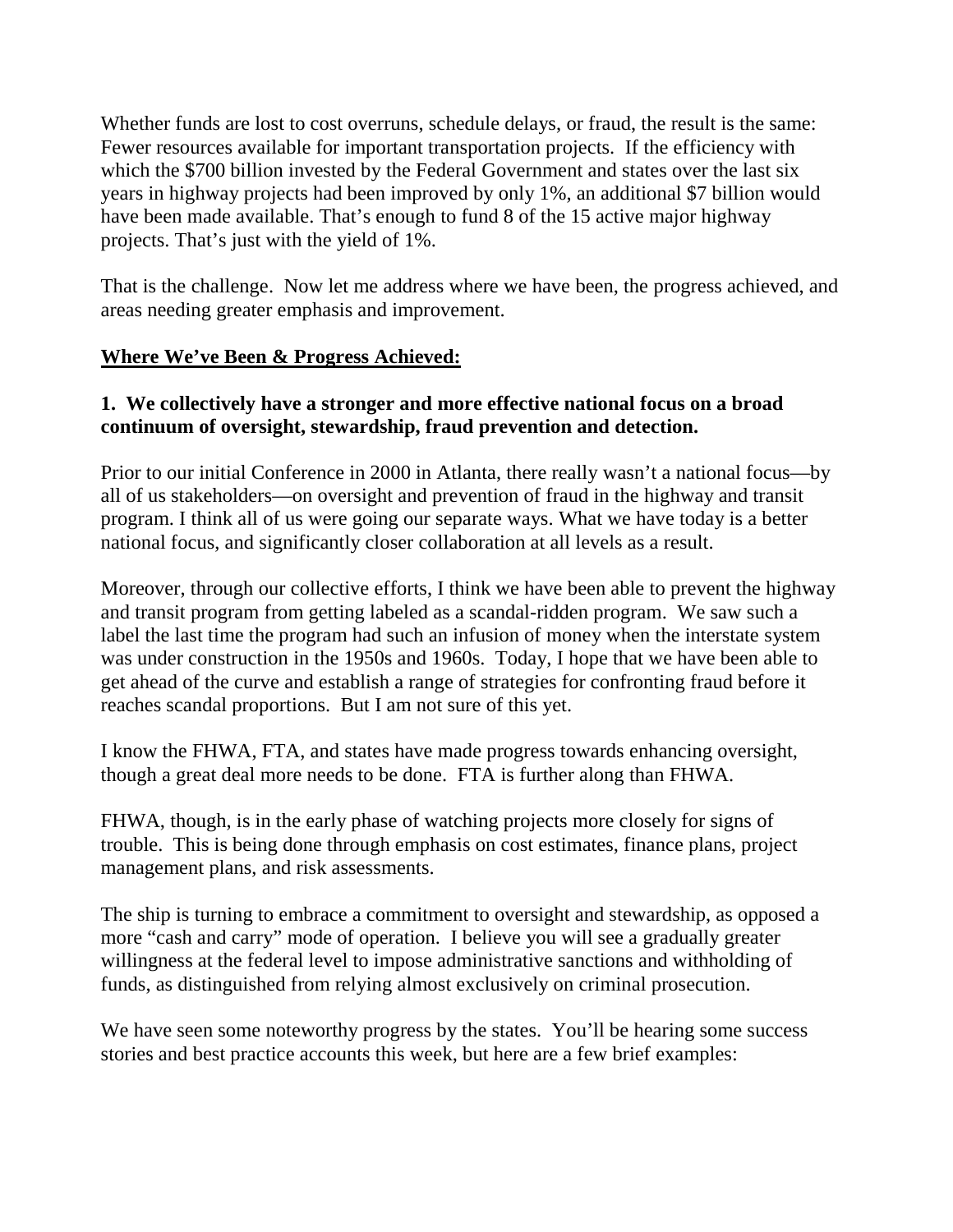The Connecticut DOT has a good model for Federal-state cooperation. Its engineering division makes timely referrals of irregularities to internal audit, whose probes have become the cornerstone for a successful Federal prosecution.

Illinois DOT's mechanisms to improve project oversight, which includes an independent oversight entity.

Florida DOT's Dispute Resolution Process, which is designed to promptly resolve contractor disputes to reduce cost overruns and claims.

Oklahoma DOT has a dedicated investigative unit that is aggressively investigating fraud in partnership with us and other Federal law enforcement agencies.

Maryland and Virginia have taken a proactive approach to oversight of the Wilson Bridge project on a number of fronts, including periodic audits to ensure invoice changes are valid and reasonable.

The Washington State DOT's Cost Estimating Validation Process is drawing favorable attention in a number of quarters.

The cost recovery program of Boston's Central Artery Project has drawn some negative attention, but I think they have turned it around.

#### **Congress and the Administration have recognized efforts to heighten oversight over transportation programs.**

A second very encouraging sign of progress—on multiple fronts—is the pending SAFETEA legislation, which includes key, unprecedented oversight provisions. Now, if they would only pass it into law, we'd have something to work with. Some of these provisions include:

Allowing for the states to share in financial recoveries from Federal fraud investigations. Sharing of monetary recoveries is a landmark provision, in that the law currently provides that monies recovered in Federal prosecutions, with rare exception, go only to the Federal Government. It doesn't even go to the FHWA. It goes into the General Fund of the Treasury. This provision is intended to help states restore their programs damaged by fraud, and to serve as an incentive for states to beef up their audit and investigative capabilities.

Strengthened debarment procedures. The Senate bill and the Administration's bill would make debarment mandatory when a firm or its principals are convicted of fraud on a highway or transit project. FHWA also has authority to take administrative debarment and suspension action even in the absence of criminal sanctions. In addition, there are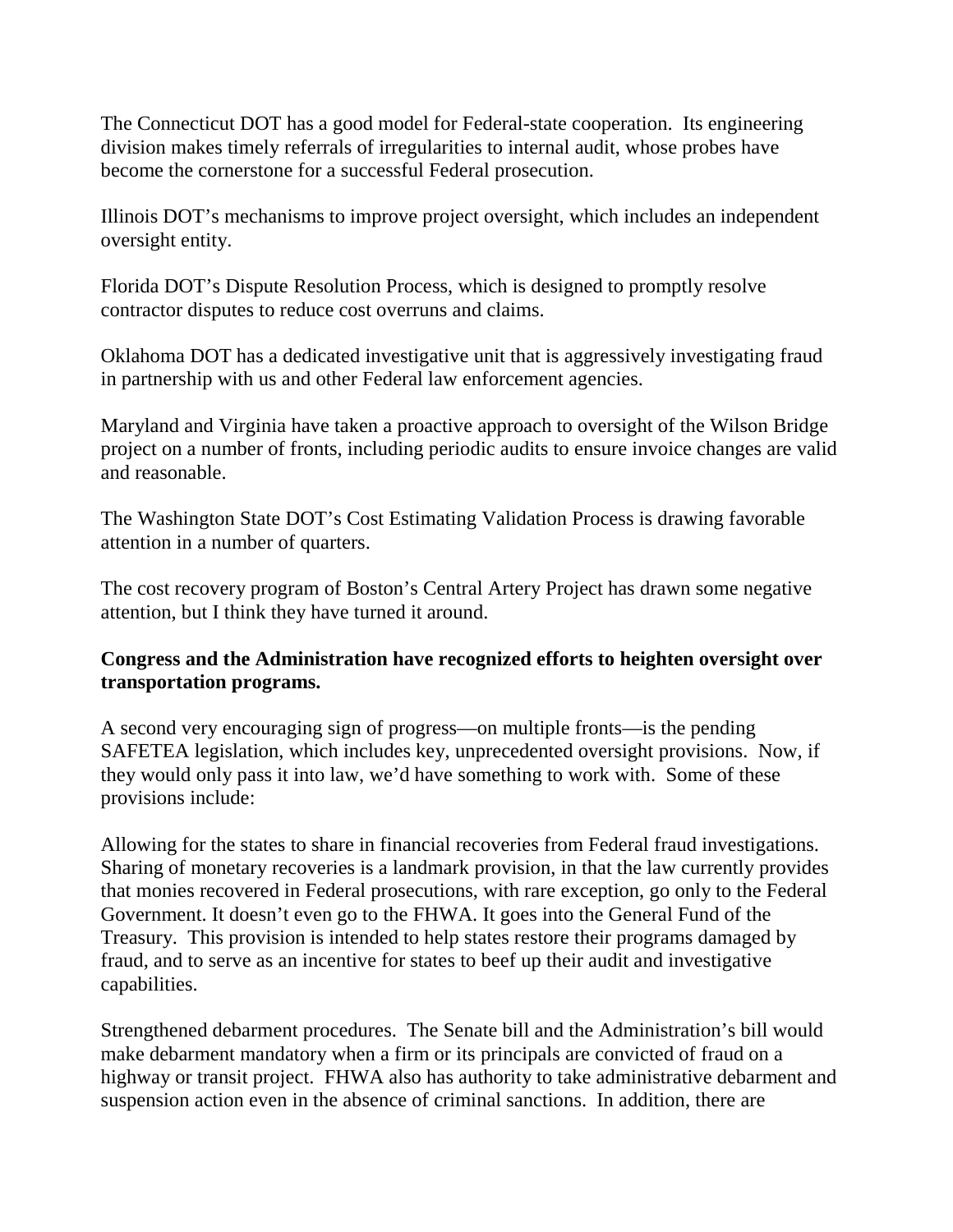unscrupulous elements in the industry that treat criminal and civil fines and restitution as simply a cost of doing business. For such outfits, what would really make a difference is knowing that they'll be debarred from future employment by the Government if convicted of fraud. We've got to make the commission of fraud more than just a cost of doing business.

Minimum cost estimating standards.

An expanded requirement for finance plans on projects costing \$100 million or more.

## **3. Together, we have a strong record of prosecutions.**

Since our initial Fraud Awareness Conference in Atlanta in 2000, we've experienced a sharp increase in the number of highway and transit construction fraud investigations, as well as the number of states referring cases for investigation or working them jointly with us.

For example, in the beginning of FY2000, we had a total of 26 highway and transit cases nationwide. By the end of FY2000 and into the next year, our caseload nearly tripled, with an associated increase in case referrals from the states, FHWA and FTA.

Fast forward to the present, we now have 145 pending investigations of highway and transit construction fraud in 41 states (including Puerto Rico, the Virgin Islands, and Washington, DC). Highway and transit fraud investigations now represent fully 75% of our total contract and grant fraud caseload.

Since the first conference in 2000, we've had 131 indictments, 96 convictions to date, and over \$73 million in fines, restitution and other recoveries. These figures would not have been attainable without the increase in referrals from the States, and cases jointly worked, which we attribute to productive working relationships that have been cultivated through these conferences, as well as our outreach initiative—to date we've spoken with over 11,000 state and local government employees and industry representatives.

Cases we work vary from those that are relatively small-scale, i.e., involving small firms and few culpable individuals, to major criminal enterprises and conspiracies—sometimes involving organized crime—with tens of millions of dollars in fraud.

We're seeing a wide variety of schemes, ranging from bribery of road and bridge inspectors; to false claims for work that was never performed; to product substitution asphalt, steel; to bid-rigging; to kickbacks between contractors; to companies cheating employees out of prevailing wages required on highway projects; to motor fuel tax evasion; and—every time we turn over a rock—fraud in the DBE program.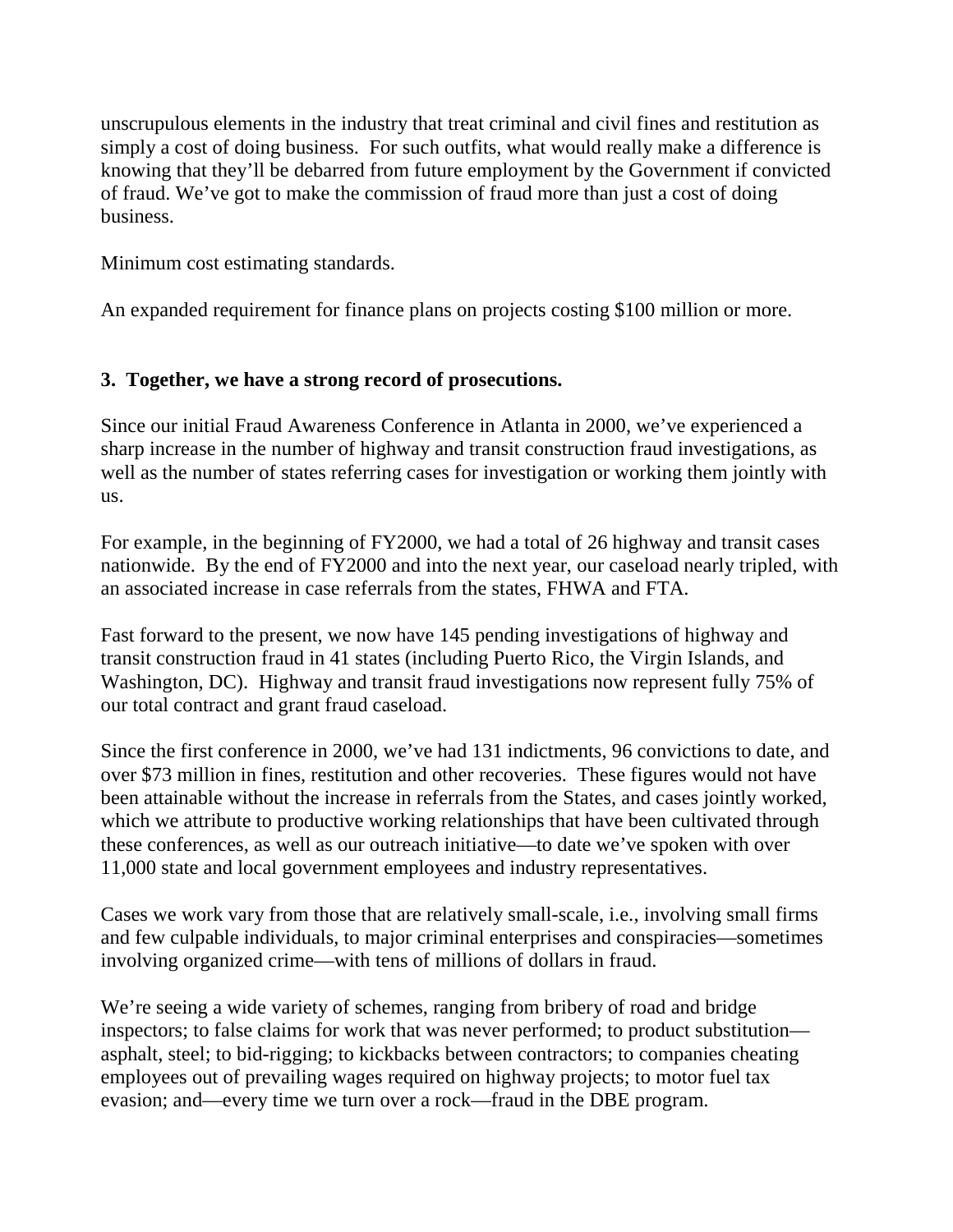I'd like to highlight some of our cases for you.

#### *Fraud involving engineering consultants*

A Connecticut consulting firm was prosecuted for submitting false invoices for work not performed and inflated overhead rates. The firm was ordered to pay almost \$9 million in penalties and damages, almost \$3 million will go back to the four northeastern states that were victims. Great work on this case by the Connecticut DOT in exposing the fraud and following-through with a timely, quality referral.

#### *Bid-rigging on specialty bridge projects*

Four construction contractors are paying more than \$5 million in civil and criminal penalties for bid-rigging on bridge cabling projects in five different states - California, Georgia, Massachusetts, Kentucky and Ohio. This is a good example of how fraud in transportation projects migrates across state lines.

#### *Fraudulent DBE certifications*

A California highway construction company and its secretary-treasurer falsified DBE certifications. A felony conviction and \$1.5 million in fines in that case. An electrical supply company and its president were convicted of a similar scheme in Virginia. Fraud in the DBE program is national in scope. We are seeing scores of these cases, and I think the very integrity of the program is at stake.

We and the Department are focusing on DBE fraud, which, for example, involves prime contractors who conspire with sham "false front" DBEs in order to obtain contracts and meet required DBE participation criteria. Sometimes this is little more than a laundering operation. The false front DBE does little or no work at all. This type of crime defrauds the very integrity of the DBE program and harms legitimate DBEs who abide by the law. The Department has undertaken an important initiative in this area to enhance oversight by DOT Operating Administrations and strengthen the regulations. We currently have 40 DBE fraud schemes in 19 states under investigation.

## *Bribery of government inspectors*

Several road paving contractors in Washington, DC, were caught bribing DC Public Works employees. One of the contractors paid a fine of almost \$1 million. Nine inspectors were prosecuted. However, I think both the Department and D.C. could, and should, have come down harder on this one in terms of debarment.

## *Bid-rigging on highway projects*

Two Wisconsin road construction companies and four of its executives were indicted for conspiring to rig bids on highway projects worth over \$100 million. The Wisconsin DOT and FHWA have taken action to suspend the firms pending prosecution. This case is one of the largest in the history of Wisconsin.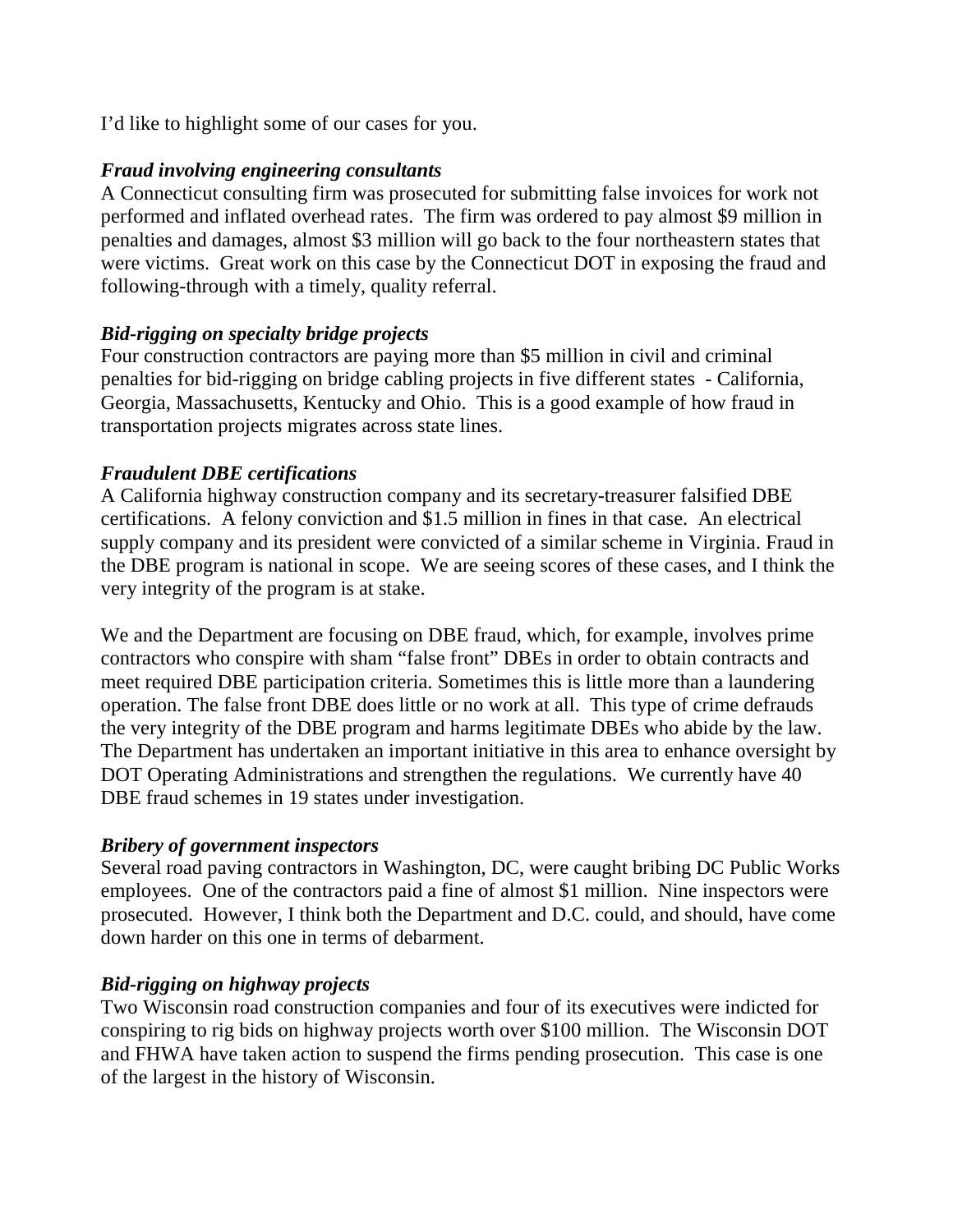#### *Motor fuel tax evasion*

The owner of a New York fuel company was put in jail for 5 years, along with a fine. He evaded motor fuel excise taxes by claiming he sold tax-exempt fuel to a railroad when he really sold the fuel to gas stations and pocketed the \$600,000 in fuel taxes paid by the gas stations. That's \$600,000 that never made it into the Trust Fund.

#### *Bribery of state highway/bridge inspectors*

In Ohio, 2 bridge construction company officers and 5 Ohio State DOT inspectors pled guilty in connection with a bribery scheme. This investigation is ongoing and additional prosecutions are likely.

#### *Public corruption and fraud on FTA grant project*

You may have heard that in 2003, the former Mayor of Bridgeport, CT, was sentenced to 9 years in federal prison for racketeering. One of his kickback schemes involved a \$1/2 million contract change order for a parking garage funded with a \$5 million FTA grant.

And speaking of change orders, we're finding these to be particularly conducive to fraud, waste and abuse. On Puerto Rico's \$2 billion Tren Urbano light rail project there have been over 750 change orders exceeding nearly \$500 million. FTA's Project Management Oversight Contractor alerted us to some 200 change orders—totaling over \$100 million that were processed without required fair cost estimates. FTA is withholding over \$100 million until these change orders are investigated and resolved.

#### **Areas Needing Greater Emphasis and Improvement:**

While we have made progress—no doubt about it, I want to underscore that—there is more that can be done. The following are 6 areas that, in my view, require considerably greater emphasis and improvement. I think it is important that an action agenda be developed during this Conference and that we commit to carry it out over the next two years, thus we can measure our progress for our next conference in 2006.

**Inactive Obligations:** Did you know that we recently identified nearly \$300 million in unneeded obligations on highway and related transportation projects in 10 states. These are obligations that were no longer needed because they were associated with projects that had been canceled, reduced in scope, or already completed. But the money was just sitting there, some times for nearly a decade.

We just scratched the surface with our audit. We looked at only those projects with outstanding balances of \$1 million or more, at only a handful of states, **even excluded any earmarked projects,** and still found nearly \$300 million sitting idle! What's worse is that this is our third report since 1999 where we found the same thing. Meanwhile as the cry for more transportation dollars gets louder and louder, both DOT and the states need to be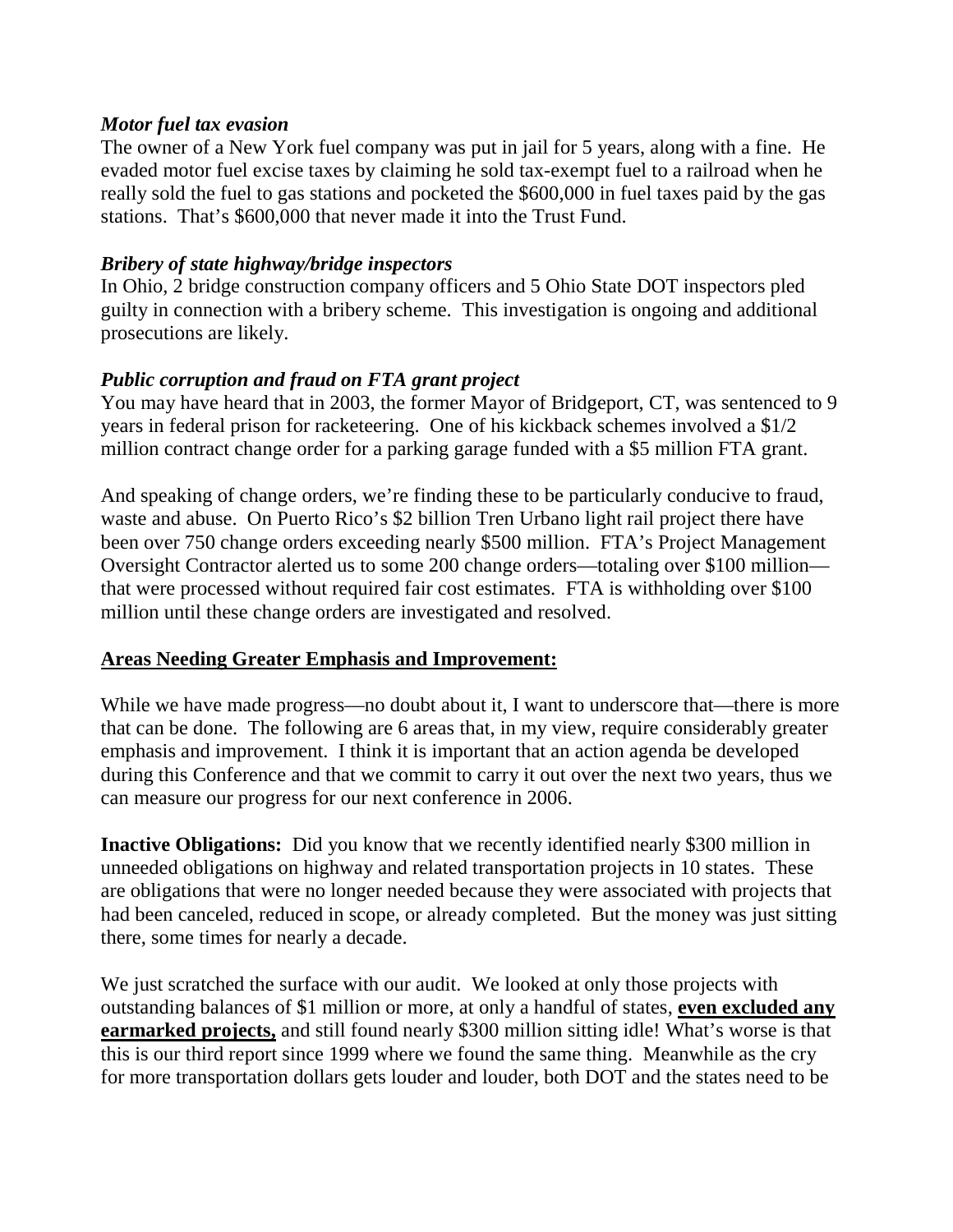paying attention to hundreds of millions of available dollars just sitting around idle. These funds need to be de-obligated and moved to projects where they are needed.

**Cost Recovery:** You may have heard about new cost recovery efforts underway at the Central Artery in Boston. We hope they are successful but until this current effort, cost recovery at the Central Artery was best described as anemic. The project is currently estimated to cost \$14.6 billion. Yet last year we found that 8 years of cost recovery efforts had yielded only \$30,000 in recoveries from a single consultant. We did find that 76 cost recovery items involving more than \$53 million in change orders had been resolved up to that point, but we also found a backlog of 295 unresolved items valued at \$188 million and of these 76 were between 2 and 7 years old.

A 2001 industry study found that design errors and/or omissions were the most frequently cited causes of delays and cost overruns. On 150 projects reviewed in the report, errors and/or omissions accounted for an average time delay of 272 days on all projects and an average cost growth of 2.1 %.

The states need to aggressively pursue cost recovery as a standard, fundamental means of providing accountability for the taxpayer dollar. Remember that 1% statistic?

**Compensation and Overhead Costs Claimed by Engineer and Design Firms:** I mentioned earlier the case in Connecticut involving the prosecution of an engineering and design firm. But even absent criminal fraud, we have heard concerns from a number of states about this issue. In particular are concerns about the adequacy of the annual audits of the rates charged by engineering and design firms. We plan carry out an audit on this issue and will report our results to you. The real question is whether, through loose oversight, are we paying some large highway contractors and design firms much greater overhead and executive compensation than occurs with defense contractors?

Suspension and Debarment: the Department is taking steps to strengthen our internal processes. We found that in many cases it was taking more than 6 months to take debarment actions even after a conviction. FHWA has been stepping up its efforts in this area.

Risk Assessments: FHWA deserves credit for its initiative on risk assessments carried out by its division offices. We will be issuing a report soon and will be making recommendations on how FHWA might improve their risk assessments. These recommendations will center on identifying critical areas for the risk assessments to target and applying consistent methods, approaches and measurements. I'd like to highlight several key findings from our review:

One state's financial management practices were not evaluated even though Federal and state audits had disclosed a history of financial management deficiencies.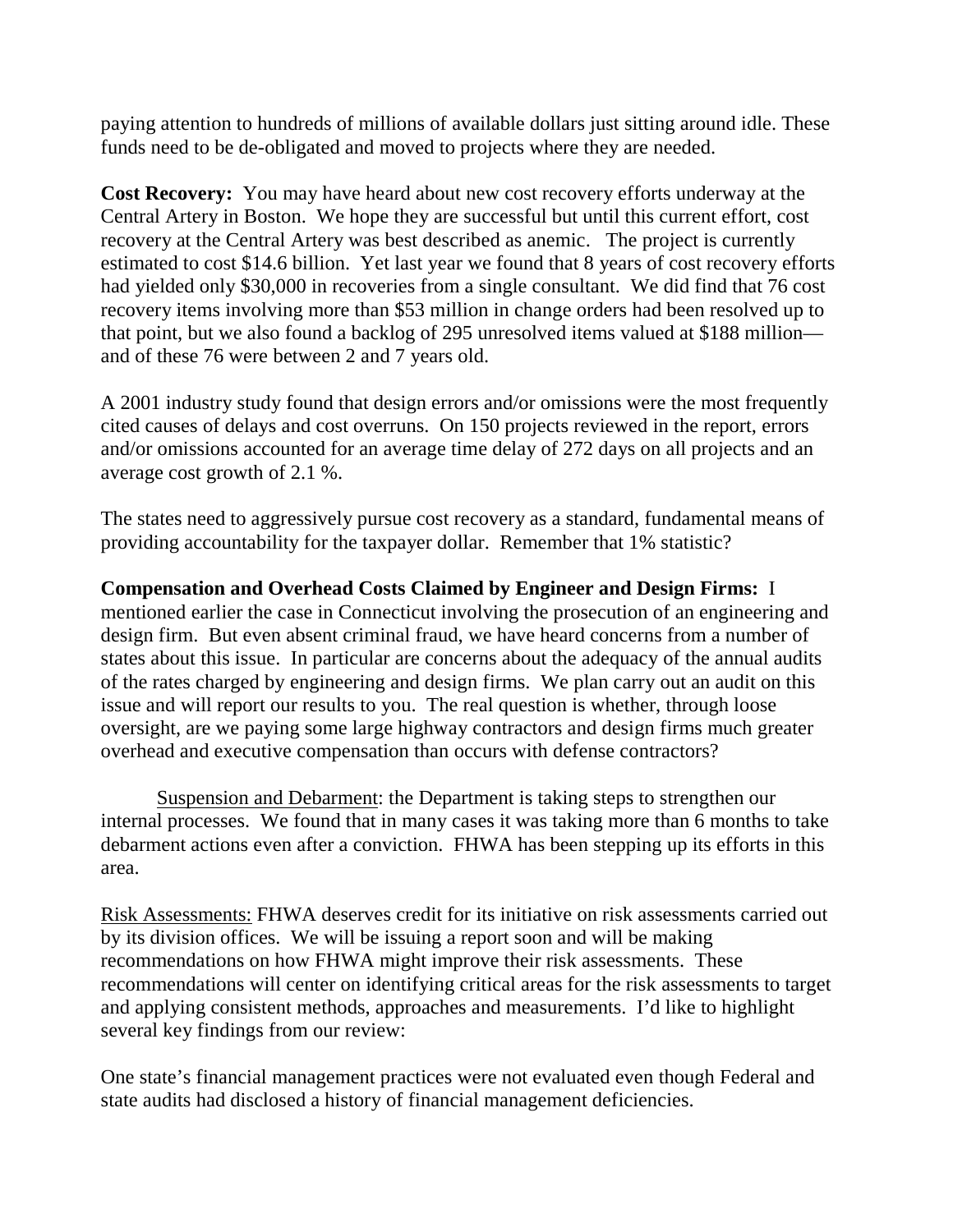Another state's bridge program was determined to have no risk, although 30 percent of the state's bridges were structurally deficient or functionally obsolete, and its bridge replacement and rehabilitation practices had not been evaluated.

A state's work zone safety program was rated satisfactory even though the state was responsible for 14 percent of the nation's work zone fatalities in 2000 and 2001. Yet other state programs with less than one percent of work zone fatalities nationwide were rated as medium risk.

In two other states, bid-rigging was rated as low risk, although investigations disclosed that one state had \$500 million in suspicious contracts. Although these states had purchased bid-rigging software, they had never used the software to detect bid-rigging.

Motor Fuel Tax Evasion: We need help from the Treasury Department and IRS on this. Historically, we've always worked these cases, along with the states, as part of IRS-led task forces because, under current law, we do not have independent access to tax returns. We are not advocating this at all. From IRS' point of view, the incidence of losses to fuel evasion in recent years generally hasn't justified the expenditure of investigative resources. Without the IRS, there won't be an investigation. SAFETEA is proposing increased funding for IRS to bolster this area, but it is important that this funding be effectively spent. Administrator Peters recently met with IRS Commissioner Everson to seek a commitment from IRS to help tackle this problem. We'll also need your help on the state level to secure IRS' commitment to ramp-up enforcement efforts in this area.

Strengthening DOT's DBE Program**:** As mentioned earlier, we identified the DBE program as a one of the top management challenges facing the Department. We've really got to get a handle on that.

**Information Sharing:** There are several critical issues concerning information sharing that need to be addressed:

Establishing a central repository of criminal and civil fraud cases. An outstanding issue from our last conference and, quite frankly, one where I am disappointed in the lack of progress, is the establishment of a central repository of criminal and civil fraud cases. We post the results of our audits and investigations on our website but there are other audits and investigations at the state and local level or even carried out by other federal agencies that we all need to be aware of. You can expect better leadership from our organization on this issue.

Identifying criminal enterprises in the highway and transit construction industry. We have several ongoing investigations where the same contractor is operating in more than one state. If a contractor is under investigation for fraud in one state, we need to be able to alert any other states where the contractor is doing business. In order to do that, we need